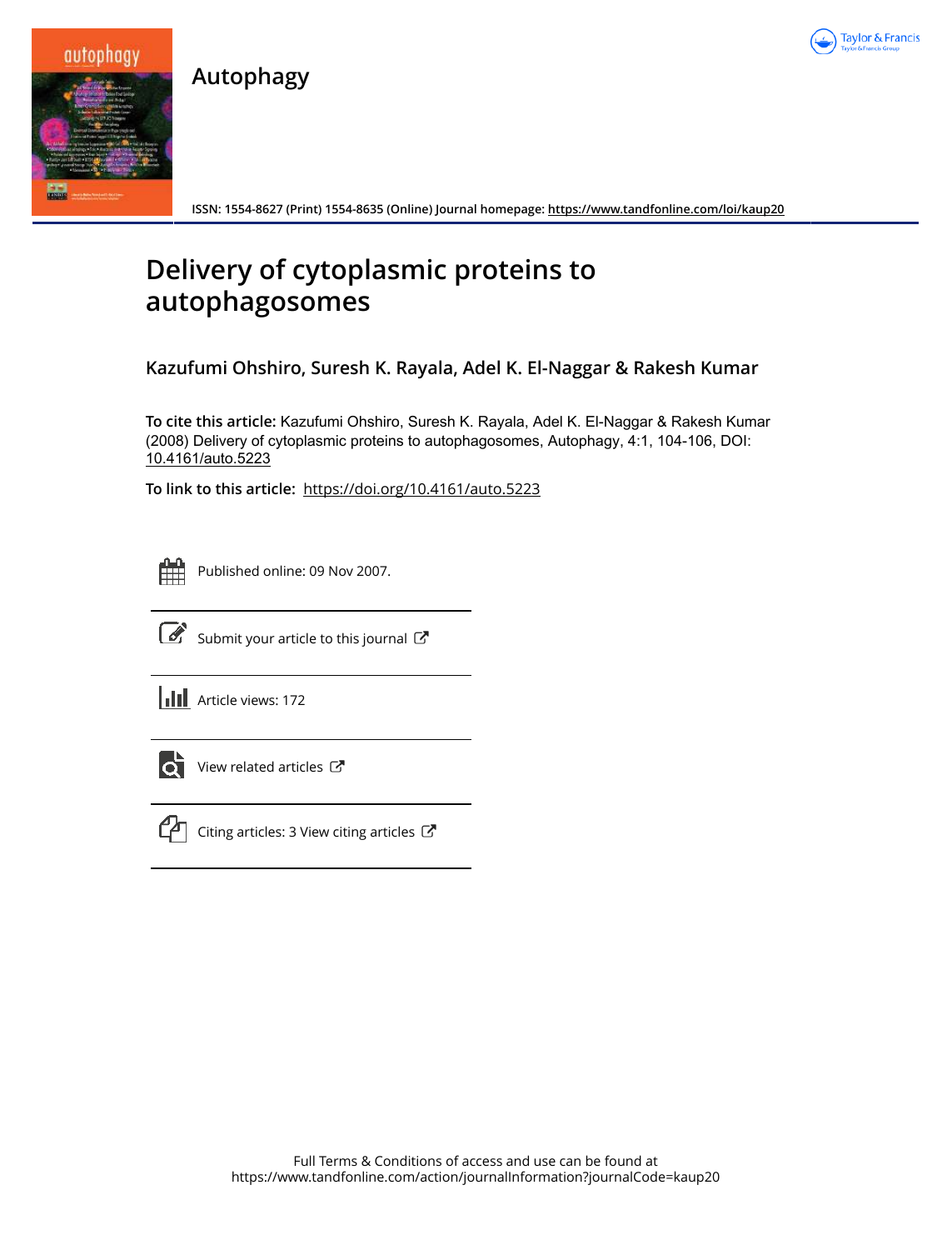## Addendum Delivery of cytoplasmic proteins to autophagosomes

Kazufumi Ohshiro,<sup>1</sup> Suresh K. Rayala,1 Adel K. El-Naggar<sup>2</sup> and Rakesh Kumar<sup>1,3,\*</sup>

<sup>1</sup>Molecular and Cellular Oncology and <sup>2</sup>Pathology; The University of Texas MD Anderson Cancer Center; Houston, Texas USA; <sup>3</sup>Molecular and Cellular Biology; Baylor College of Medicine; Houston, Texas USA

**Key words:** PELP1, HRS, ERβ, autophagy, selective degradation, resveratrol

**Autophagy represents a signaling-dependent regulated process that allows the degradation of some cellular proteins in autophagosomes, and plays a critical role in the management of cellular homeostasis under various stress conditions. In recent years, selective degradation of cytoplasmic proteins during stress has attracted considerable scientific interest. Here we examined the ability of resveratrol to induce autophagy in a variety of human cancer cell lines. We found that resveratrol-induced autophagy is accompanied by colocalization of proline-, glutamic acid-, and leucine-rich protein-1 (PELP1) with the green fluorescent protein-microtubuleassociated protein 1 light chain 3 (GFP-LC3) in autophagosomes. In addition, we found that hepatocyte growth factor-regulated tyrosine kinase substrate (HRS), a previously shown PELP1-interacting protein, is co-recruited to autophagosomes in the presence of resveratrol. Although autophagy has been assumed to be a bulk and non-selective degradation process, in recent years, evidence of selective degradation of cytosolic proteins and organelles by autophagy is mounting. These observations suggest that the interaction of the target protein(s) with the delivery protein or proteins such as HRS facilitates the transport of certain cytoplasmic proteins to autophagosomes for their selective degradation, and thus, could influence the cytoplasmic as well as nuclear functions of nuclear receptor coregulators. Since PELP1 and, perhaps, other nuclear receptor coregulators are widely dysregulated in human cancers, these findings highlight the significance of the autophagic selective degradation of PELP1 following resveratrol (or other phytoestrogens) treatment in developing future strategies to use resveratrol under cancer prevention and therapeutic settings.**

The formation of autophagosomes is initiated by the formation of double-membrane-bound structures inside an intact cell, upon encounter of environmental stress such as nutrient starvation, pathogen infection or chemical and radiation treatment. In mammalian cells,

Submitted: 10/17/07; Revised: 10/26/07; Accepted: 10/31/07

Previously published online as an Autophagy E-publication: www.landesbioscience.com/journals/autophagy/article/5223

Addendum to: Ohshiro K, Rayala SK, Kondo S, Gaur A, Vadlamudi RK, El-Naggar AK, Kumar R. Identifying the Estrogen Receptor Coactivator PELP1 in Autophagosomes. Cancer Res 2007; 67:8164-71.

**EXERCT CONFERENCE ACCESS CONFERENCE INTERFERENCE ACCESS CONFERENCE ACCESS CONFERENCE ACCESS CONFERENCE ACCESS CONFERENCE ACCESS CONFERENCE ACCESS CONFERENCE ACCESS CONFERENCE ACCESS CONFERENCE ACCESS CONFERENCE ACCESS CO** microtubule-associated protein 1 light chain3 (LC3) is recruited to the membranous structure during the mature process, which includes envelopment and sequestration of cytosolic proteins and organelles such as the Golgi apparatus, mitochondria and endoplasmic reticulum (ER). Subsequently, matured autophagosomes fuse with endosomes and lysosomes, converting into autolysosomes to degrade the captured cytoplasmic components. Although such a degradation process, commonly known as macroautophagy, has been assumed to be bulk and non-selective, accumulating evidence suggests a potential selective degradation of organelles by autophagy.<sup>1,2</sup> For example, peroxisomes that participate in hydrogen peroxide and fatty acid metabolism are proliferated in lower eukaryotes such as *Saccharomyces cerevisiae*, *Hansenula polymorpha* and *Pichia pastoris*  and in mammalian cells during growth on fatty acids.<sup>3-5</sup> Alterations in nutrient conditions induce rapid and extensive peroxisome degradation whereas other organelles such as mitochondria, Golgi and cytosolic proteins show much lower levels of degradation, suggesting that the elimination of peroxisomes is selective.<sup>3</sup> The ER is selectively sequestered in autophagosomal structures induced when the unfolded protein response is overwhelmed.<sup>6</sup> Under ER stress conditions, ER clearance is controlled by autophagy, and autophagy-related proteins such as Atg1 and Atg8 are involved in the onset of autophagy and the survival of yeast cells.<sup>7,8</sup> In addition, autophagy may also be involved in the selective degradation of mitochondria $9,10$  as suggested by the autophagic degradation of the mitochondrial protein Uth1 in yeast.<sup>9</sup> However, data from electron microscopy studies suggest that mitochondrial sequestration during autophagy is regulated in two temporally distinct manners in both Uth1-dependent and -independent manners.<sup>10</sup> In brief, selective sequestration and degradation of ER, peroxisomes and mitochondrial components plays a pivotal role in the processes important in cellular stress management.<sup>5,8,10</sup>

In recent years, selective degradation of cytoplasmic proteins has attracted considerable scientific interest.<sup>11-14</sup> For example, Onodera and Ohsumi reported<sup>12</sup> the loss of acetaldehyde dehydrogenase in yeast cells and its sequestration into autophagosomes under nitrogen starvation conditions; Yu et al. showed selective degradation of catalase under caspase 8 inhibitor-induced autophagy in a mouse cell line; $^{13}$  and Qing et al have linked the induction of autophagy to the suppression of the 90 kDa heat shock protein (Hsp90) by geldanamycin, which in turn allows the proteasome-independent degradation of IKB kinase (IKK).<sup>14</sup>

Proline-, glutamic acid- and leucine-rich protein 1 (PELP1/ also known as MNAR) is a novel nuclear receptor coregulator that

<sup>\*</sup>Correspondence to: Rakesh Kumar; Molecular and Cellular Oncology; The University of Texas MD Anderson Cancer Center; Houston, Texas 77030 USA; Email: rkumar@mdanderson.org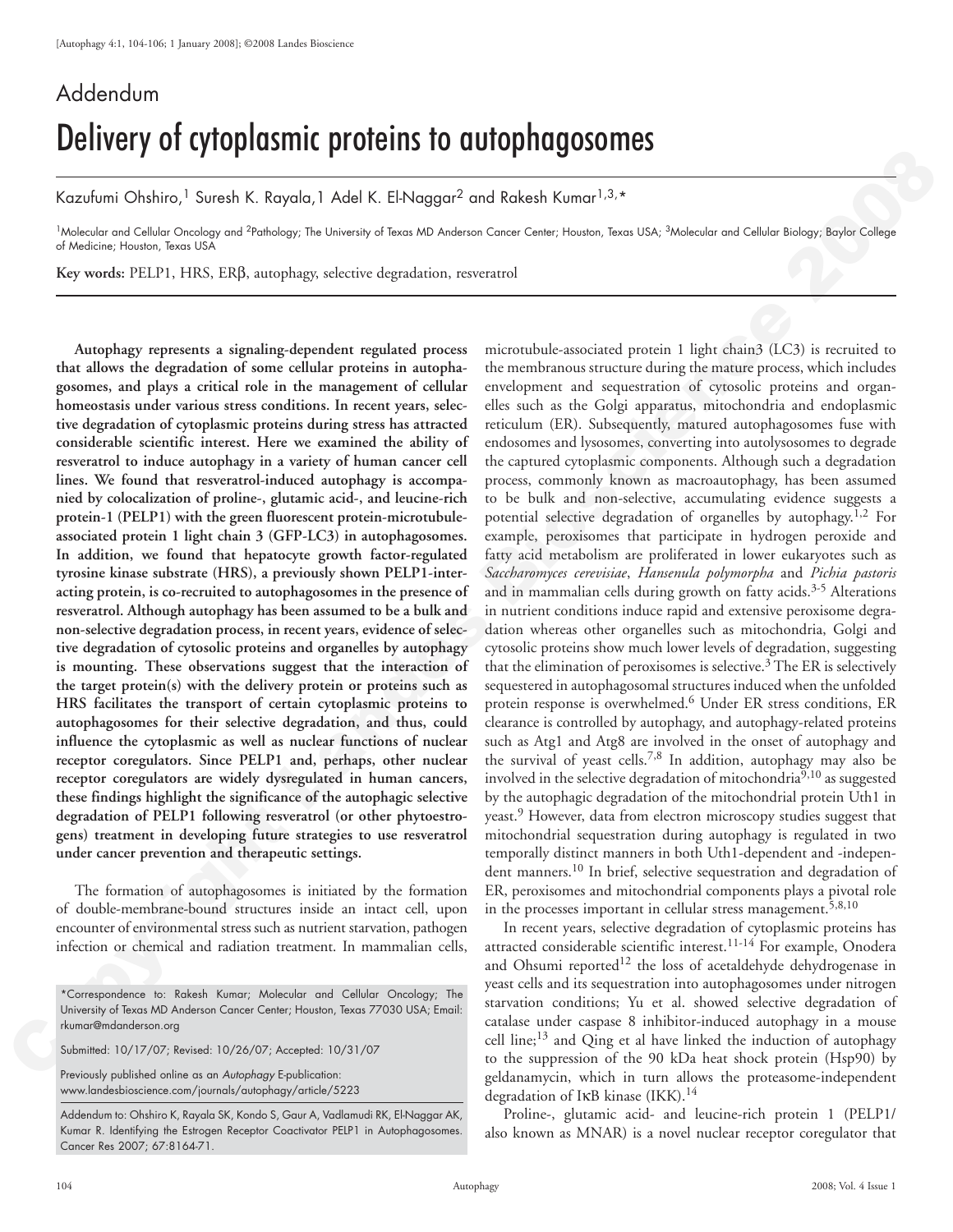

Figure 1. Colocalization of PELP1 and GFP-LC3 in resveratrol-induced autophagosomes in cancer cells. Lung cancer H460 cells, endometrial cancer Hec1A and Hec1B cells, salivary gland carcinoma HSY cells, and breast cancer MCF7 cells were transfected with GFP-LC3, treated with 100 µM resveratrol for 24 hrs, fixed, and immunolabeled with anti-PELP1 antibody. Colocalization of PELP1 and GFP-LC3 was assayed by confocal microscopy.

modulates genomic and nongenomic signaling of the estrogen receptor. Earlier work from Kumar's lab has reported a mechanistic role of an early endosomal protein, the hepatocyte growth factor-regulated tyrosine kinase substrate (HRS), in the focal sequestration of PELP1 in the cytoplasm.<sup>15</sup> To define the precise nature of such a sequestration focal point, Ohshiro et al.<sup>16</sup> use a green fluorescent protein-LC3 (GFP-LC3) chimera and show that PELP1 and GFP-LC3 are co-recruited and degraded in autophagosomes in a variety of cancer cell types including lung, salivary gland, breast, and endometrial cancer cells upon treatment with the phytoestrogen resveratrol (Fig. 1). Since resveratrol also induces the arrest of the cell cycle at the  $G_1$ -phase,  $^{16}$  we have now shown that resveratrol-induced autophagy of the lung cancer H460 cells was accompanied by inhibition of cyclin D1, a key regulator of the  $\mathrm{G}_1$  to S-phase transition (Ohshiro K, Kumar R, unpublished observations). Since PELP1 interacts with the retinoblastoma protein (pRb) and its overexpression leads to accumulation of hyperphosphorylated  $pRb$ ,  $17$ we also found a reduction in the status of pRB phosphorylation

upon resveratrol treatment of H460 cells, suggesting the blockade of pRB inactivation by resveratrol and that PELP1 sequestration into autophagosomes further disrupts the interaction between PELP1 and pRb and causes the inhibition of pRb phosphorylation. Collectively, these findings illustrate an example of a modifying role of autophagy upon the status and functions of the cell cycle machinery.

**EXERC:** A set that the since the since the since the since the since the since the since the since the since the since the since the since the since the since the since the since the since the since the since the since t Selective capture of organelles during autophagy could be promoted by projections of the vacuole membrane, followed by contact and fusion, or engulfment by the vacuole of mitochondria<sup>10</sup> and by the enclosure of ER by autophagosomes in an envelope derived from the ER itself.<sup>6</sup> In addition, the actin cytoskeleton is reported to play an essential role in the elimination of excess peroxisomes by autophagy and the transport of precursor aminopeptidase I in the cytoplasm to vacuole targeting pathway.18 However, we do not have sufficient understanding of the processes involved in the selective sequestration of non-organelle cytosolic proteins in autophagosomes. Although literature exists about the recruitment to, and roles of autophagy-related proteins at, the autophagosome,<sup>19</sup> it is still unknown exactly how target proteins selectively degradaed or are delivered to autophagosomes. In this context, Ohshiro et al.<sup>16</sup> found that resveratrol stimulation of cancer cells triggers a distinct colocalization of HRS with PELP1 in autophagosomes. Since HRS marks the early endosomes in the cytosol and plays a pivotal role in vesicular trafficking and signaling,<sup>15</sup> the above findings implicate a potential role of HRS in transporting PELP1 to the autophagosomes. Interestingly, in *Drosophila*, HRS controls signaling by sorting and degradation of receptors in a ligand-independent manner.<sup>20</sup> A recent study has found that an ortholog of HRS, CeVPS-27 is required in the endosomal and autophagic pathways and play a crucial role in endocytic trafficking of low-density lipoprotein receptor-related protein 1 in *Caenorhabditis elegans*. <sup>21</sup> Furthermore, at the same time of the publication of our current study,<sup>16</sup> HRS was found to play a crucial role in the maturation of autophagosomes in mammalian cells.22 This study stems from the idea that phosphatidylinositol 3-phosphate (PI3P) plays crucial roles in endocytic and autophagic membrane trafficking and also binds to HRS via a FYVE domain.<sup>23,24</sup> Further, since class I and class III PI3-kinases inhibit and activate the autophagic pathway, respectively, these kinases are expected to be involved at the initial stages of the pathway.25 It is possible that PI3P might also interact with HRS during resveratrol-induced autophagy and might participate in the delivery of its interacting protein, PELP1 to endosomes/autophagosomes. However, this has not yet been formally demonstrated. Emerging results illustrate that in addition to cancer, autophagy is likely to be involved in many human diseases and could be exploited for therapeutic gains.<sup>26,27</sup> For example, diseases caused by the accumulation or the aggregation of cytosolic proteins are likely to involve autophagy;  $\alpha$ -synuclein accumulates and aggregates in neurons of patients with Parkinson's disease,<sup>11</sup> whereas mutant alpha-1-antitrypsin accumulates in liver cells of patients with liver inflammation and carcinoma.28 And thus, targeting the activation of the step(s) responsible for selective degradation of target proteins by autophagy may be of therapeutic value. Further, as described above, IKK, which is essential for the activation of the NFkB pathway, is selectively degraded in an autophagic process induced by geldanamycin.<sup>14</sup> It is possible that the combination of geldanamycin and agents targeting the steps involved in the IKK-selective degradation pathway are likely to be of